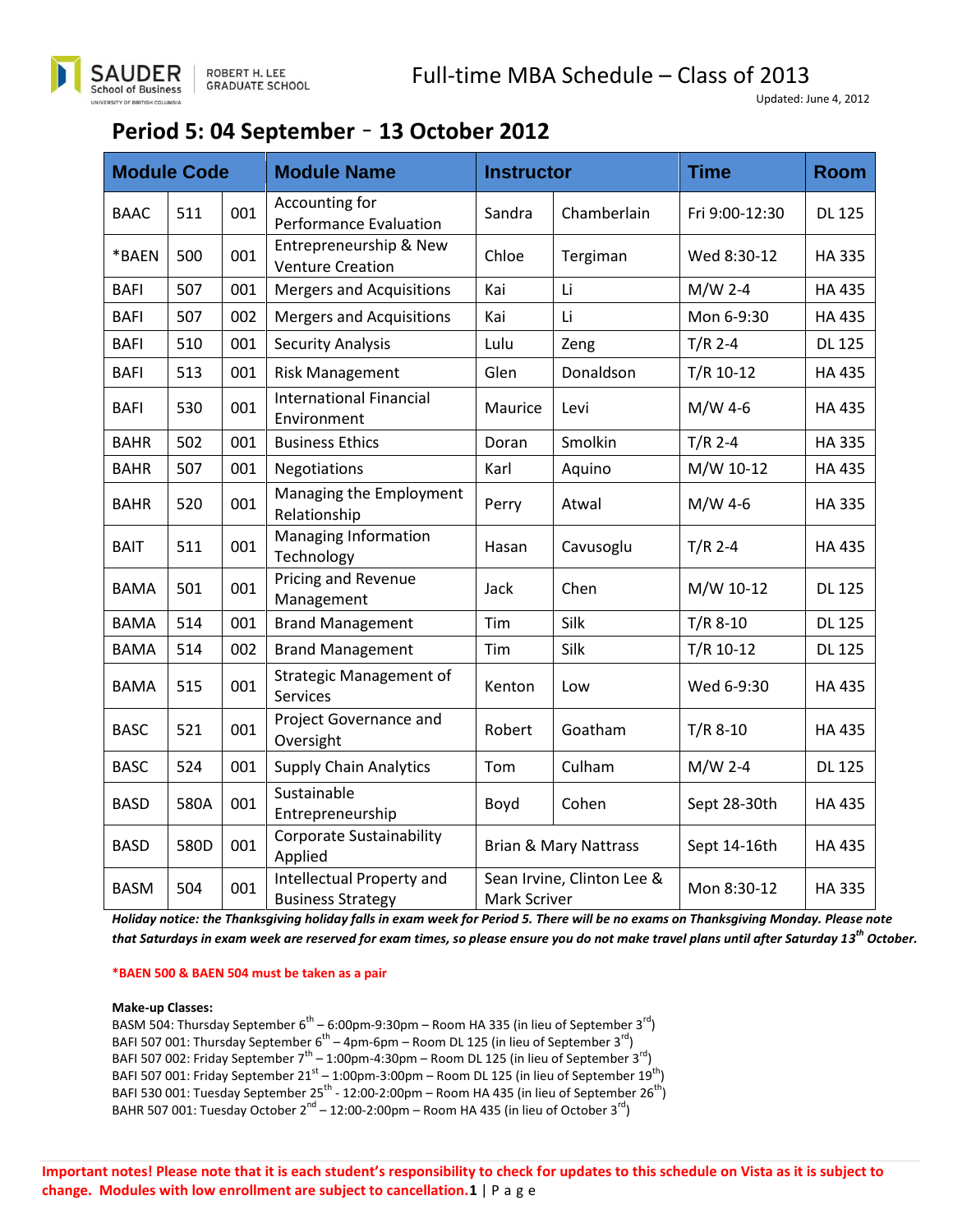### **Period 5: 04 September** – **13 October 2012**

| <b>MONDAY</b>                                                                                 | <b>TUESDAY</b>                                                                                                                                                      | <b>WEDNESDAY</b>                                                                                  | <b>THURSDAY</b>                                                                                                                            | <b>FRIDAY</b>                              |
|-----------------------------------------------------------------------------------------------|---------------------------------------------------------------------------------------------------------------------------------------------------------------------|---------------------------------------------------------------------------------------------------|--------------------------------------------------------------------------------------------------------------------------------------------|--------------------------------------------|
| $(8:30-12:00)$<br>BASM 504 001<br>(HA 335)<br>$(10:00-12:00)$<br>BAMA 501 001                 | $(8:00-10:00)$<br>BASC 521 001<br>(HA 435)<br>$(8:00-10:00)$<br>BAMA 514 001<br>(DL 125)                                                                            | $(8:30-12:00)$<br>BAEN 500 001<br>(HA 335)<br>$(10:00-12:00)$<br><b>BAMA 501 001</b>              | $(8:00-10:00)$<br>BASC 521 001<br>(HA 435)<br>$(8:00-10:00)$<br>BAMA 514 001<br>(DL 125)                                                   | $(9:00-12:30)$<br>BAAC 511 001<br>(DL 125) |
| (DL 125)<br>$(10:00-12:00)$<br><b>BAHR 507 001</b><br>(HA 435)                                | (DL 125)<br>$(10:00-12:00)$<br><b>BAMA 514 002</b><br>$(10:00-12:00)$<br>(DL 125)<br><b>BAHR 507 001</b><br>$(10:00-12:00)$<br>(HA 435)<br>BAFI 513 001<br>(HA 435) | $(10:00-12:00)$<br><b>BAMA 514 002</b><br>(DL 125)<br>$(10:00-12:00)$<br>BAFI 513 001<br>(HA 435) |                                                                                                                                            |                                            |
| $(12:00-2:00)$<br><b>Reserved for</b><br>make-up classes<br>X.                                | $(12:00-2:00)$<br><b>Reserved for</b><br>make-up classes<br>X.                                                                                                      | $(12:00-2:00)$<br><b>Reserved for</b><br>make-up classes<br>X.                                    | $(12:00-2:00)$<br><b>Reserved for</b><br><b>BCC/student events</b><br>X.                                                                   |                                            |
| $(2:00-4:00)$<br>BAFI 507 001<br>(HA 435)<br>$(2:00-4:00)$<br>BASC 524 001<br>(DL 125)        | $(2:00-4:00)$<br><b>BAHR 502 001</b><br>(HA 335)<br>$(2:00-4:00)$<br>BAIT 511 001<br>(HA 435)<br>$(2:00-4:00)$<br>BAFI 510 001<br>(DL 125)                          | $(2:00-4:00)$<br>BAFI 507 001<br>(HA 435)<br>$(2:00-4:00)$<br>BASC 524 001<br>(DL 125)            | $(2:00-4:00)$<br><b>BAHR 502 001</b><br>(HA 335)<br>$(2:00-4:00)$<br>BAIT 511 001<br>(HA 435)<br>$(2:00-4:00)$<br>BAFI 510 001<br>(DL 125) | Reserved for make-<br>up classes<br>X      |
| $(4:00-6:00)$<br><b>BAHR 520 001</b><br>(HA 335)<br>$(4:00-6:00)$<br>BAFI 530 001<br>(HA 435) | $(4:00 - 6:00)$<br><b>Reserved for BCC</b><br>X.                                                                                                                    | $(4:00-6:00)$<br><b>BAHR 520 001</b><br>(HA 335)<br>$(4:00-6:00)$<br>BAFI 530 001<br>(HA 435)     | $(4:00 - 6:00)$<br><b>Reserved for BCC</b><br>X.                                                                                           |                                            |
| $(6:00 - 9:30)$<br>BAFI 507 002<br>(HA 435)                                                   | <b>Reserved for BCC</b><br>X                                                                                                                                        | $(6:00 - 9:30)$<br><b>BAMA 515 001</b><br>(HA 435)                                                | <b>Reserved for BCC</b><br>X.                                                                                                              |                                            |

**BASD 580A 001** – Taught on a weekend at Pt. Grey – Dates: Sept 28<sup>th</sup> – 30<sup>th</sup> (ROOM HA 435)

(Times: Friday 5pm-9:30pm, Saturday 8am-5pm, Sunday 8am-5pm)

**BASD 580D 001** – Taught on a weekend at Pt. Grey – Dates: Sept 14<sup>th</sup>-16<sup>th</sup> (**ROOM HA 435**) (Times: Friday 5pm-9:30pm, Saturday 8am-5pm, Sunday 8am-5pm)

#### **Make-up Classes:**

BASM 504: Thursday September 6<sup>th</sup> – 6:00pm-9:30pm – Room HA 335 (in lieu of September 3<sup>rd</sup>) BAFI 507 001: Thursday September 6 $^{\text{th}}$  – 4pm-6pm – Room DL 125 (in lieu of September 3 $^{\text{rd}}$ ) BAFI 507 002: Friday September  $7^{\text{th}}$  – 1:00pm-4:30pm – Room DL 125 (in lieu of September 3<sup>rd</sup>) BAFI 507 001: Friday September 21 $^{\rm st}$  – 1:00pm-3:00pm – Room DL 125 (in lieu of September 19 $^{\rm th})$ BAFI 530 001: Tuesday September 25 $^{\rm th}$  - 12:00-2:00pm – Room HA 435 (in lieu of September 26 $^{\rm th})$ BAHR 507 001: Tuesday October 2<sup>nd</sup> – 12:00-2:00pm – Room HA 435 (in lieu of October 3<sup>rd</sup>)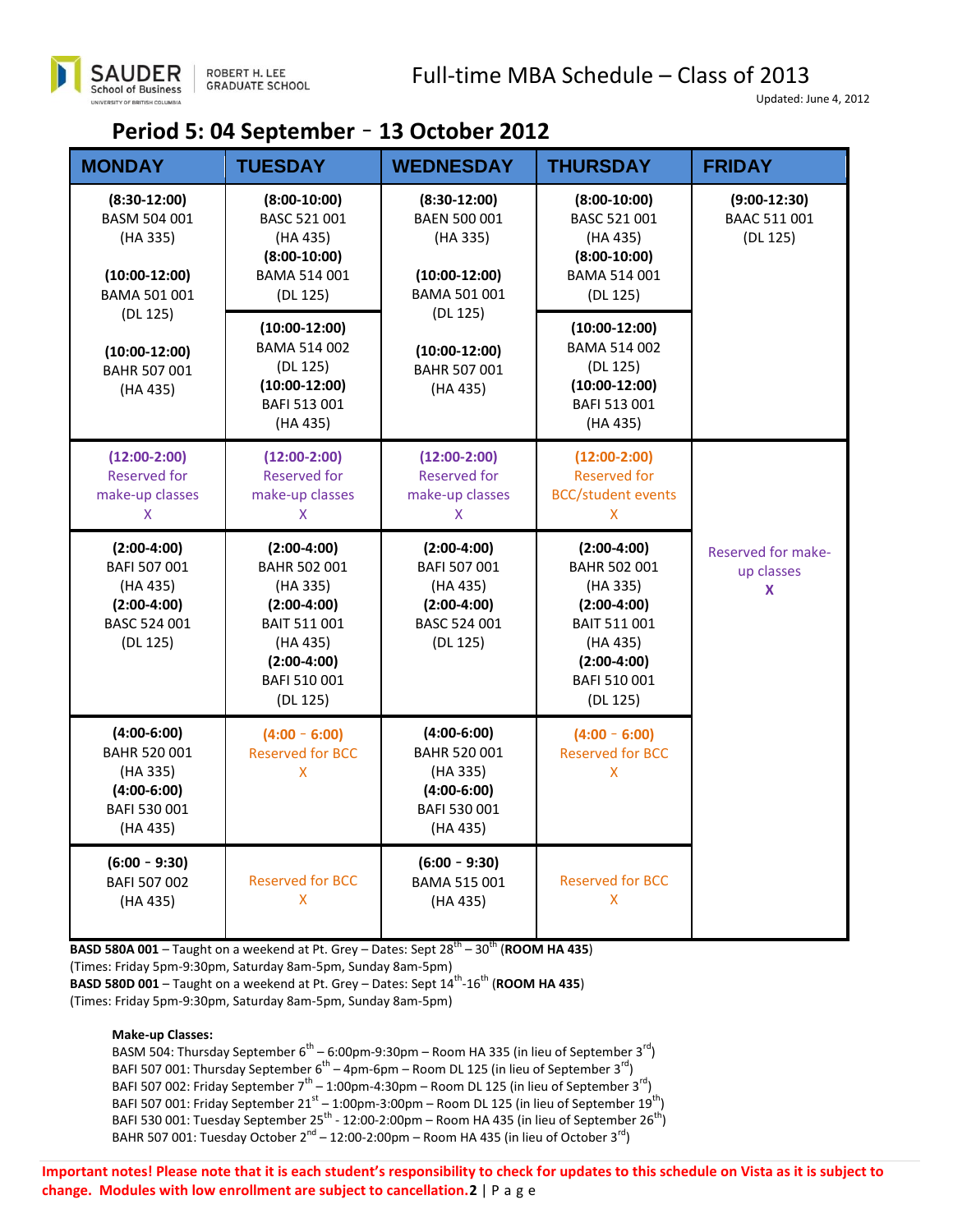

# **Period 6: 22 October** – **01 December 2012**

| <b>Module Code</b> |      |     | <b>Module Name</b>                                                  | <b>Instructor</b>                          |               | <b>Time</b> | <b>Room</b>   |
|--------------------|------|-----|---------------------------------------------------------------------|--------------------------------------------|---------------|-------------|---------------|
| <b>BAAC</b>        | 521  | 001 | <b>Taxation and Decision Making II</b>                              | Tran                                       | Chung         | Mon 6-9:30  | <b>HA 132</b> |
| <b>BAEN</b>        | 502  | 001 | <b>Managing New Venture</b><br>Growth                               | lain                                       | Verigin       | $T/R$ 8-10  | <b>HA 435</b> |
| *BAEN              | 504  | 001 | Preparing the Business<br>Development Plan                          | Chloe                                      | Tergiman      | Wed 2-5:30  | <b>HA 435</b> |
| <b>BAFI</b>        | 516  | 001 | <b>Financial Engineering</b>                                        | Harjoat                                    | <b>Bhamra</b> | M/W 10-12   | <b>HA435</b>  |
| <b>BAFI</b>        | 532  | 001 | <b>International Financial</b><br>Management                        | Maurice<br>Levi                            |               | $M/W$ 4-6   | <b>HA 132</b> |
| <b>BAFI</b>        | 580  | 001 | <b>Special Topics in Finance:</b><br>Contemporary<br>Macroeconomics | Maurice Levi & Yuwa<br><b>Hedrick Wong</b> |               | Fri 9-12:30 | HA 133        |
| <b>BAHC</b>        | 510  | 001 | Managing Healthcare System<br>Operations                            | Marty                                      | Puterman      | $M/W$ 2-4   | <b>HA335</b>  |
| <b>BAHR</b>        | 505  | 001 | Leadership                                                          | Tracey                                     | Gurton        | Fri 9-12:30 | <b>HA 132</b> |
| <b>BAHR</b>        | 507  | 002 | Negotiations                                                        | Karl                                       | Aquino        | $T/R$ 2-4   | <b>HA 435</b> |
| <b>BAHR</b>        | 509  | 001 | Managing the Family Business                                        | David                                      | Bentall       | $T/R$ 10-12 | <b>HA435</b>  |
| <b>BAHR</b>        | 510  | 001 | <b>Strategic Human Resource</b><br>Management                       | David                                      | Berrington    | Wed 6-9:30  | <b>HA 132</b> |
| <b>BAHR</b>        | 580C | 001 | <b>Managing Complex</b><br>Negotiations                             | Perry                                      | Atwal         | M/W 10-12   | <b>HA335</b>  |
| <b>BAIT</b>        | 510  | 001 | <b>Managing Business Information</b><br><b>Technology Projects</b>  | Hasan                                      | Cavusoglu     | $T/R$ 2-4   | <b>HA335</b>  |
| <b>BALA</b>        | 580A | 001 | Corporate Governance                                                | Ellen                                      | McIntosh      | M/W 8-10    | <b>HA 335</b> |
| <b>BAMA</b>        | 503  | 001 | New Product Development                                             | Tim                                        | Silk          | $T/R$ 8-10  | <b>DL 125</b> |
| <b>BAMA</b>        | 503  | 002 | New Product Development                                             | Tim                                        | Silk          | $T/R$ 10-12 | <b>DL 125</b> |
| <b>BAMA</b>        | 513  | 001 | <b>Internet Marketing</b>                                           | Paul                                       | Cubbon        | Mon 6-9:30  | <b>HA 133</b> |
| *BAMS              | 500  | 001 | Management Sciences - Best<br>Practices                             | Rachel                                     | Lewis         | Wed 6-9:30  | <b>HA 133</b> |
| <b>BASC</b>        | 580D | 001 | <b>Strategic Sourcing for</b><br><b>Competitive Advantage</b>       | Tom                                        | Culham        | $T/R$ 10-12 | <b>HA335</b>  |
| <b>BASD</b>        | 504  | 001 | <b>Environmental Marketing</b>                                      | Tamar                                      | Milne         | Nov 2,3,4   | <b>HA335</b>  |

**\*BAMS 500 – Taught jointly with MMOR Program**

**\*BAEN 504 must be taken as a pair with BAEN 500**

#### **Make-Up Classes:**

BAMA 513 001–Thurs November 15<sup>th</sup>, 6-9:30pm - Room HA 133 (in lieu of Monday Nov 12<sup>th</sup>) BAHR 507 002 – Tuesday November 13 $^{\rm th}$ , 4:00-5:30pm - Room HA 435 (in lieu of Thursday Nov 15 $^{\rm th})$ BALA 580A 001 – Thursday November 15<sup>th</sup>, 4:00-6:00pm – Room 435 (in lieu of Monday Nov 12<sup>th</sup>)